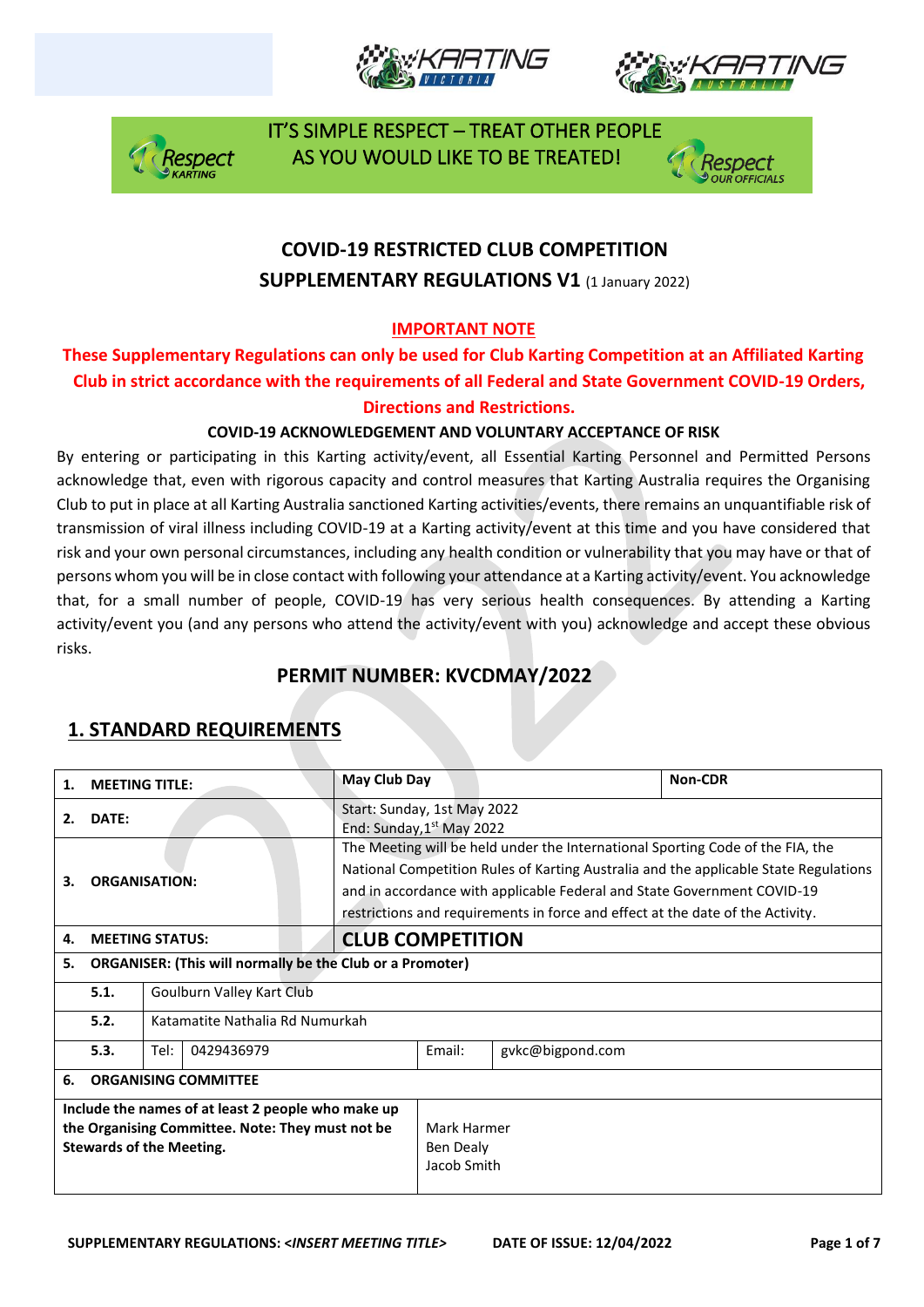







| 7. ESSENTIAL OFFICIALS (Ref: General Rules Chapter 7 Rule 4 - "Essential Officials")             |                                                           |  |  |  |
|--------------------------------------------------------------------------------------------------|-----------------------------------------------------------|--|--|--|
| <b>Stewards of The Meeting</b><br>Note: Chief Steward Must be Grade 3 or Higher                  | Leticia Harmer (Chief Steward)                            |  |  |  |
| Clerk of the Course                                                                              | <b>Steve Black</b>                                        |  |  |  |
| Note: Up to 35 Entries May be Grade 4 or Higher. More than 35 Entries* Must be Grade 3 or Higher |                                                           |  |  |  |
| * See General Rules Chapter 7 Rule 4 Guidance Note 2                                             |                                                           |  |  |  |
| Chief Scrutineer: May be Grade 4 or Higher                                                       | Luke Doidge                                               |  |  |  |
| Chief Timekeeper:                                                                                | Deb Sutton                                                |  |  |  |
| <b>Emergency and Medical Services:</b>                                                           | <b>Judy Dealy</b>                                         |  |  |  |
| <b>OTHER OFFICIALS</b><br>8.                                                                     |                                                           |  |  |  |
|                                                                                                  | <b>Brent Opie</b><br><b>Greg Mawson</b>                   |  |  |  |
| <b>Assistant Clerk Of The Course:</b>                                                            |                                                           |  |  |  |
| Starter                                                                                          | Geordie MacDonald                                         |  |  |  |
| <b>Scales Marshal</b>                                                                            | Judge of Fact                                             |  |  |  |
| <b>Grid Marshal</b>                                                                              | Dave Sutton                                               |  |  |  |
| Secretary of the Meeting                                                                         | Jacob Smith                                               |  |  |  |
| Timekeeper                                                                                       | Deb Sutton                                                |  |  |  |
| 9. CIRCUIT DETAILS                                                                               |                                                           |  |  |  |
| <b>Circuit Name:</b>                                                                             | Numurkah Raceway                                          |  |  |  |
| <b>Circuit Address:</b>                                                                          | Katamatite Nathalia Rd Numurkah                           |  |  |  |
| <b>Track Length:</b>                                                                             | 541 Metres                                                |  |  |  |
| <b>Direction Of Racing:</b>                                                                      | Clockwise                                                 |  |  |  |
| <b>Track Density:</b>                                                                            | 22                                                        |  |  |  |
| <b>Notice Board:</b>                                                                             | Between in and out grids                                  |  |  |  |
| <b>Stewards Office:</b>                                                                          | Portable building next to tower                           |  |  |  |
| <b>Mechanical Breakdown Lane:</b>                                                                | Will Not be in use at this Meeting.                       |  |  |  |
| Parc Fermé:                                                                                      | Area fenced off from in grid to tech shed and scales shed |  |  |  |

### **2. ADMINISTRATION**

|    | Anyone that holds a KA karting licence may compete at club events                                                                                                              |
|----|--------------------------------------------------------------------------------------------------------------------------------------------------------------------------------|
| 2. | The Club must maintain a register of all permitted persons who enter the Circuit for the<br>Event.                                                                             |
| 3. | The number of entries in the Event is strictly limited by Government Directions/Orders.<br>Pre-entry for the Event is essential. There will be NO ENTRIES ACCEPTED ON THE DAY. |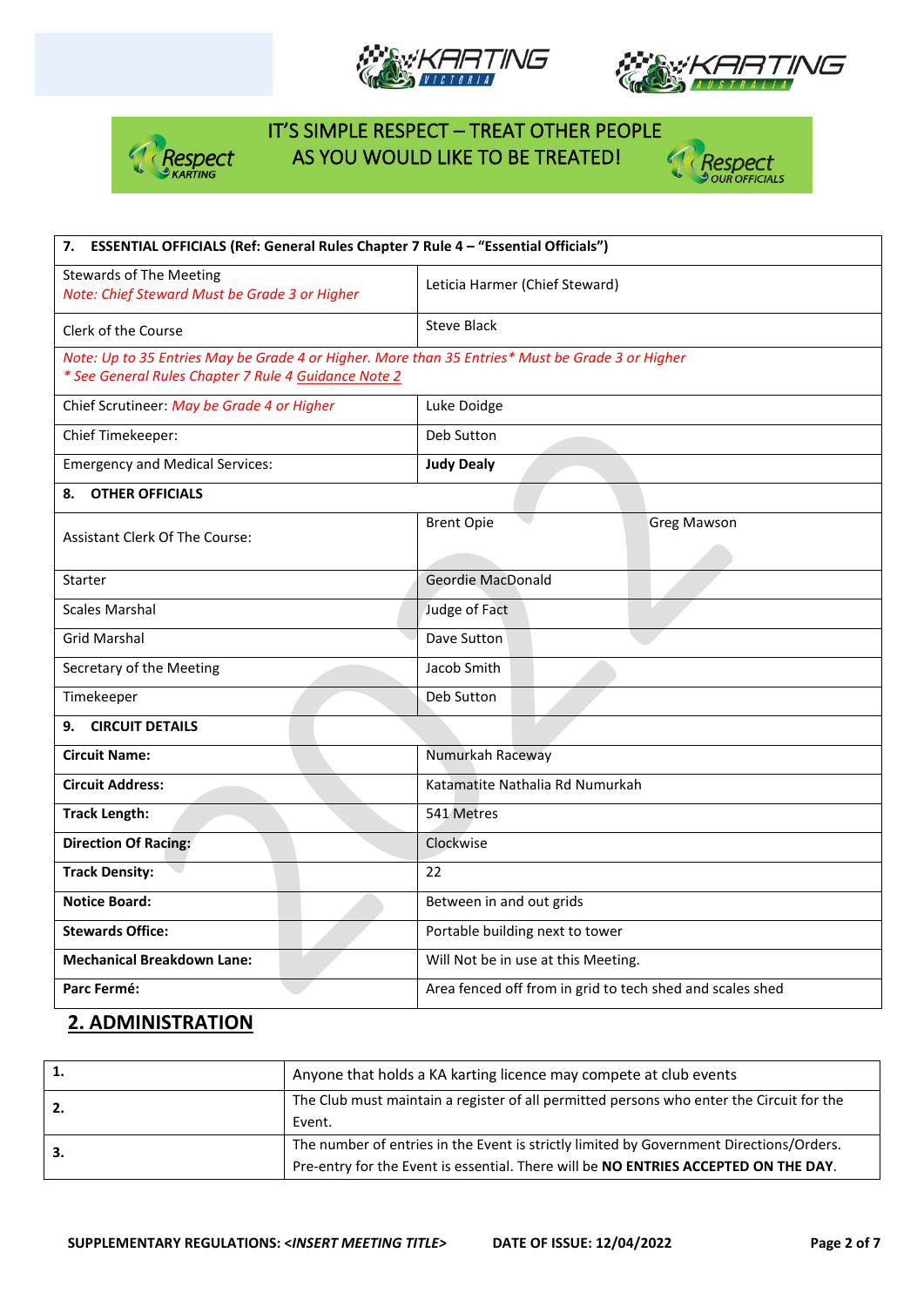







| <b>COMPETITION GROUPS</b><br>4.                                                                                                           | The Competition Groups listed below are permitted to compete at this Meeting.<br>Competition Group names as listed in the 2022 Australian Karting Manual Competition<br>Rules Chapter 5 Rule 7 must be used. |                                                                                                                                    |           |                                                                                                                          |  |  |  |
|-------------------------------------------------------------------------------------------------------------------------------------------|--------------------------------------------------------------------------------------------------------------------------------------------------------------------------------------------------------------|------------------------------------------------------------------------------------------------------------------------------------|-----------|--------------------------------------------------------------------------------------------------------------------------|--|--|--|
| <b>Competition Group</b>                                                                                                                  |                                                                                                                                                                                                              | See the Important Notes for Clubs About 4SS Racing (Class Rules, Chapter 20)<br><b>Eligible Classes for each Competition Group</b> |           |                                                                                                                          |  |  |  |
| Cadet                                                                                                                                     | Cadet 9                                                                                                                                                                                                      | Cadet 12                                                                                                                           | Cadet 4SS | <b>NOTE: Cadet 9 and Cadet 4SS MUST be</b><br>arranged behind Cadet 12.                                                  |  |  |  |
| <b>Junior (Lower Performance)</b>                                                                                                         | KA4                                                                                                                                                                                                          |                                                                                                                                    |           |                                                                                                                          |  |  |  |
| <b>Junior (Higher Performance)</b>                                                                                                        | KA3                                                                                                                                                                                                          |                                                                                                                                    |           |                                                                                                                          |  |  |  |
| <b>Senior 4 Stroke</b>                                                                                                                    |                                                                                                                                                                                                              |                                                                                                                                    |           |                                                                                                                          |  |  |  |
| <b>Senior (Lower Performance)</b>                                                                                                         | KA4                                                                                                                                                                                                          | KA3                                                                                                                                |           | TaG 125 Restricted                                                                                                       |  |  |  |
| <b>Senior TaG</b>                                                                                                                         | <b>TaG 125</b>                                                                                                                                                                                               | X30                                                                                                                                |           |                                                                                                                          |  |  |  |
| <b>Open Performance</b>                                                                                                                   |                                                                                                                                                                                                              |                                                                                                                                    |           |                                                                                                                          |  |  |  |
| $\bullet$<br>(2) groups.                                                                                                                  |                                                                                                                                                                                                              |                                                                                                                                    |           | Should any Competition Group reach 80% of the Track Density, the Classes in that Competition Group may be split into two |  |  |  |
| <b>ENTRIES</b><br>5.                                                                                                                      |                                                                                                                                                                                                              |                                                                                                                                    |           |                                                                                                                          |  |  |  |
| 2.1 ENTRIES OPEN:                                                                                                                         |                                                                                                                                                                                                              |                                                                                                                                    |           |                                                                                                                          |  |  |  |
| A minimum of one (3) day prior to the commencement of the Meeting 9pm 28/4/2022 NO LATE<br>2.2 ENTRIES CLOSE:<br><b>ENTRIES ACCEPTED.</b> |                                                                                                                                                                                                              |                                                                                                                                    |           |                                                                                                                          |  |  |  |
| <b>ENTRY FEE</b><br>6.                                                                                                                    |                                                                                                                                                                                                              |                                                                                                                                    |           |                                                                                                                          |  |  |  |
| 3.1 The Entry Fee for each Competition Group at this Meeting including GST including the TDF levy is as follows:                          |                                                                                                                                                                                                              |                                                                                                                                    |           |                                                                                                                          |  |  |  |
| <b>Competition Group Name</b>                                                                                                             |                                                                                                                                                                                                              |                                                                                                                                    |           | <b>Entry Fee</b>                                                                                                         |  |  |  |
| All Groups                                                                                                                                |                                                                                                                                                                                                              |                                                                                                                                    |           |                                                                                                                          |  |  |  |
| <b>Cadet and Junior Groups</b>                                                                                                            |                                                                                                                                                                                                              |                                                                                                                                    |           | \$30                                                                                                                     |  |  |  |
| Senior Groups                                                                                                                             |                                                                                                                                                                                                              | \$40                                                                                                                               |           |                                                                                                                          |  |  |  |
| Second or Third Groups Entered                                                                                                            |                                                                                                                                                                                                              | \$25                                                                                                                               |           |                                                                                                                          |  |  |  |
| <b>ENTRY PROCEDURE</b><br>7.                                                                                                              |                                                                                                                                                                                                              |                                                                                                                                    |           |                                                                                                                          |  |  |  |
| 4.1 Each Entry for this Meeting must be made using the CMS as follows:                                                                    |                                                                                                                                                                                                              |                                                                                                                                    |           |                                                                                                                          |  |  |  |
| Log on to your driver information via http://www.karting.net.au/<br>Click on the licence and entries icon (top centre of the screen)      |                                                                                                                                                                                                              |                                                                                                                                    |           |                                                                                                                          |  |  |  |
| Click on the "Enter a Race Meeting" icon                                                                                                  |                                                                                                                                                                                                              |                                                                                                                                    |           |                                                                                                                          |  |  |  |
| Enter your log on details                                                                                                                 |                                                                                                                                                                                                              |                                                                                                                                    |           |                                                                                                                          |  |  |  |
| Under 'My Details' functions, choose 'Pre Enter Race Meeting'                                                                             |                                                                                                                                                                                                              |                                                                                                                                    |           |                                                                                                                          |  |  |  |
| Choose the State in which the Meeting is being held                                                                                       |                                                                                                                                                                                                              |                                                                                                                                    |           |                                                                                                                          |  |  |  |
| Choose the Club who is the Organiser of the Meeting<br>٠                                                                                  |                                                                                                                                                                                                              |                                                                                                                                    |           |                                                                                                                          |  |  |  |
| 4.2 Payment of the Entry Fee can be made as follows:                                                                                      |                                                                                                                                                                                                              |                                                                                                                                    |           |                                                                                                                          |  |  |  |
| Credit card Payments can be made via CMS using SecurePay ONLY                                                                             |                                                                                                                                                                                                              |                                                                                                                                    |           |                                                                                                                          |  |  |  |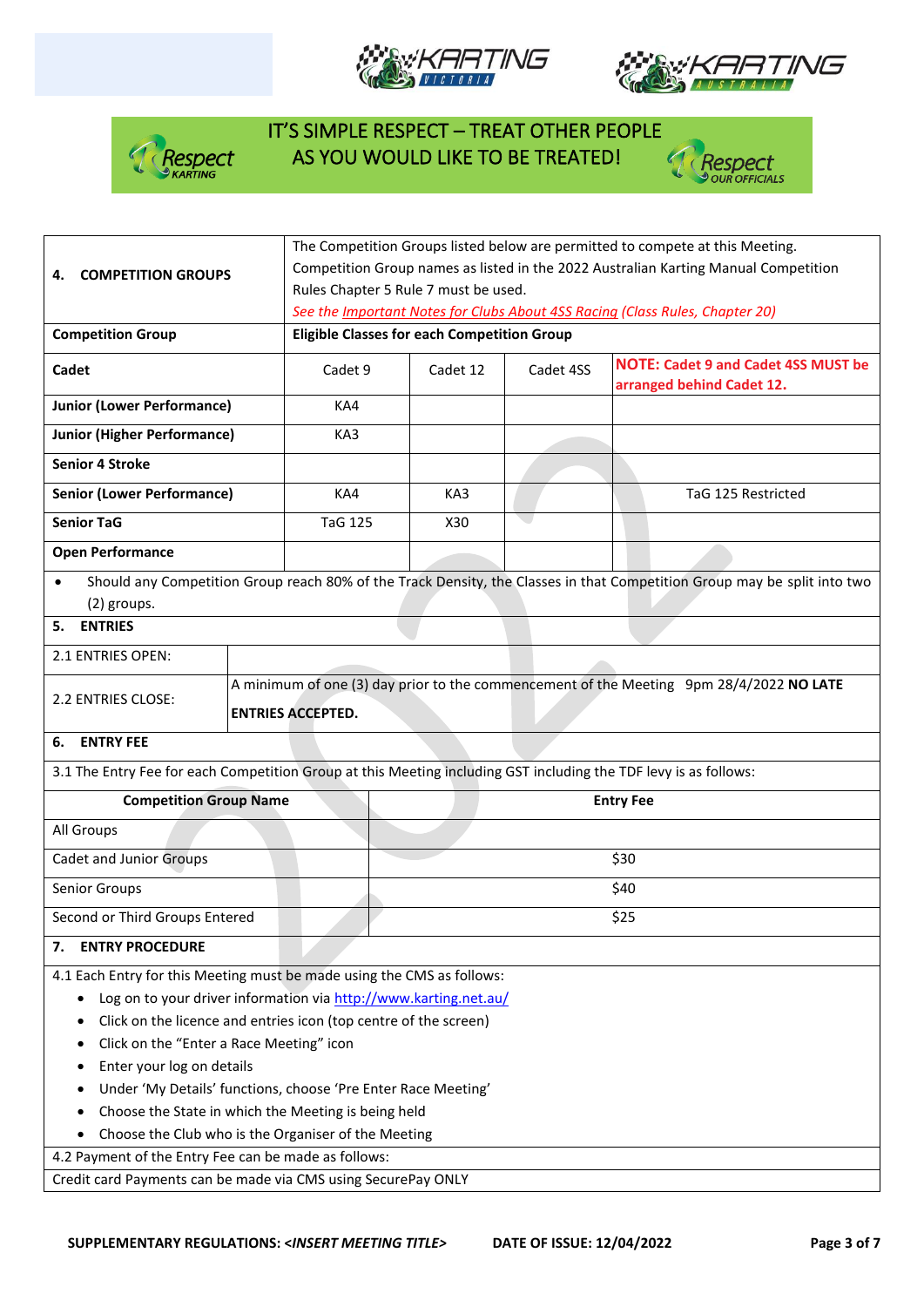







#### **8. MINIMUM ENTRIES**

5.1 6 is the minimum number of pre-entries which must be received for each Competition Group.

5.2 If insufficient entries are received for a Competition Group to form in its own right, the Competition Group must be consolidated in accordance with the Competition Rules Chapter 1 – Rule 9.

#### **9. BRING A MATE SESSION**

6.1 A "Bring a Mate" session Will Not be conducted at this Meeting.

#### **10. TEAMS COMPETITION**

7.1 Teams Competition Will Not be conducted at this Meeting.

### **3. SPECIFIC COVID-19 RESTRICTION AND MITIGATION REQUIREMENTS**

**COVIDSafe ACTION PLAN** (When required at law)

The Club has completed a COVIDSafe Action Plan and submitted it to the relevant State Government Department. All actions identified as being required to be done to create a COVIDSafe Event and Club facility must be carried out prior to and during the Event.

| PERMITTED AND NON-PERMITTED PERSONS                                                                                                                                                                                          |  |  |  |  |  |
|------------------------------------------------------------------------------------------------------------------------------------------------------------------------------------------------------------------------------|--|--|--|--|--|
| No person who has symptoms consistent with COVID-19 (this includes any fever, respiratory                                                                                                                                    |  |  |  |  |  |
| symptoms, shortness of breath, sore throat, cough, lack of smell or fatigue) is permitted to attend                                                                                                                          |  |  |  |  |  |
| the Circuit or participate in the Event.                                                                                                                                                                                     |  |  |  |  |  |
| Any person who starts to feel unwell or to exhibit symptoms of COVID-19 during the Event must                                                                                                                                |  |  |  |  |  |
| immediately avoid contact with all persons at the Circuit and MUST IMMEDIATELY LEAVE the                                                                                                                                     |  |  |  |  |  |
| Circuit.                                                                                                                                                                                                                     |  |  |  |  |  |
|                                                                                                                                                                                                                              |  |  |  |  |  |
| Note – The number chosen in 2.1 must not exceed the maximum number of people permitted to gather under State<br>Public Health Authority Orders/Directions/Regulations.                                                       |  |  |  |  |  |
| SOCIAL DISTANCING AND DENSITY REQUIRMENTS                                                                                                                                                                                    |  |  |  |  |  |
| Essential Karting Personnel and Permitted Persons are not permitted to gather in groups greater than Choose a                                                                                                                |  |  |  |  |  |
| number while in attendance at the Event. (Delete if no limit on Group size by the State Government required)                                                                                                                 |  |  |  |  |  |
| Government prescribed Social Distancing measures must always be observed.                                                                                                                                                    |  |  |  |  |  |
| The use by Permitted Persons of any indoor facilities is strictly limited by the Density Quotient of the room as included                                                                                                    |  |  |  |  |  |
| in the Club's COVIDSafe Action Plan.                                                                                                                                                                                         |  |  |  |  |  |
| Food service provided at the Event must fully comply with all State Public Health<br>Authority                                                                                                                               |  |  |  |  |  |
| Orders/Directions/Regulations.                                                                                                                                                                                               |  |  |  |  |  |
| Hand Hygiene must be available at all food service outlets.<br>$\bullet$<br>Regular cleaning in accordance with the Club's COVIDSafe Action Plan MUST be carried out throughout the Event.<br>$\bullet$                      |  |  |  |  |  |
| <b>Check In Requirements</b>                                                                                                                                                                                                 |  |  |  |  |  |
|                                                                                                                                                                                                                              |  |  |  |  |  |
| All Attendees MUST complete and submit the Karting Australia COVID-19 Declaration, or the compulsory State<br>Government issued QR Code Check-In (delete which is not relevant) upon arrival at the venue if required by the |  |  |  |  |  |
| <b>State or Federal Government.</b>                                                                                                                                                                                          |  |  |  |  |  |
|                                                                                                                                                                                                                              |  |  |  |  |  |
| HYGIENE FACILITIES - TOILET/WASHROOM FACILITIES and HAND SANITISER                                                                                                                                                           |  |  |  |  |  |
| The Club is required to provide facilities to ensure general and sensible hygiene practices are maintained.                                                                                                                  |  |  |  |  |  |
| Toilet and washroom facilities at the Circuit must be open and available for use.                                                                                                                                            |  |  |  |  |  |
| Washroom facilities must be properly equipped with liquid soap, running water and either air hand driers or paper<br>towels.                                                                                                 |  |  |  |  |  |
| 1.1.<br>1.2.<br>2.1.<br>2.2.<br>2.3.<br>2.4.<br>3.1<br>4.1<br>4.2<br>4.3                                                                                                                                                     |  |  |  |  |  |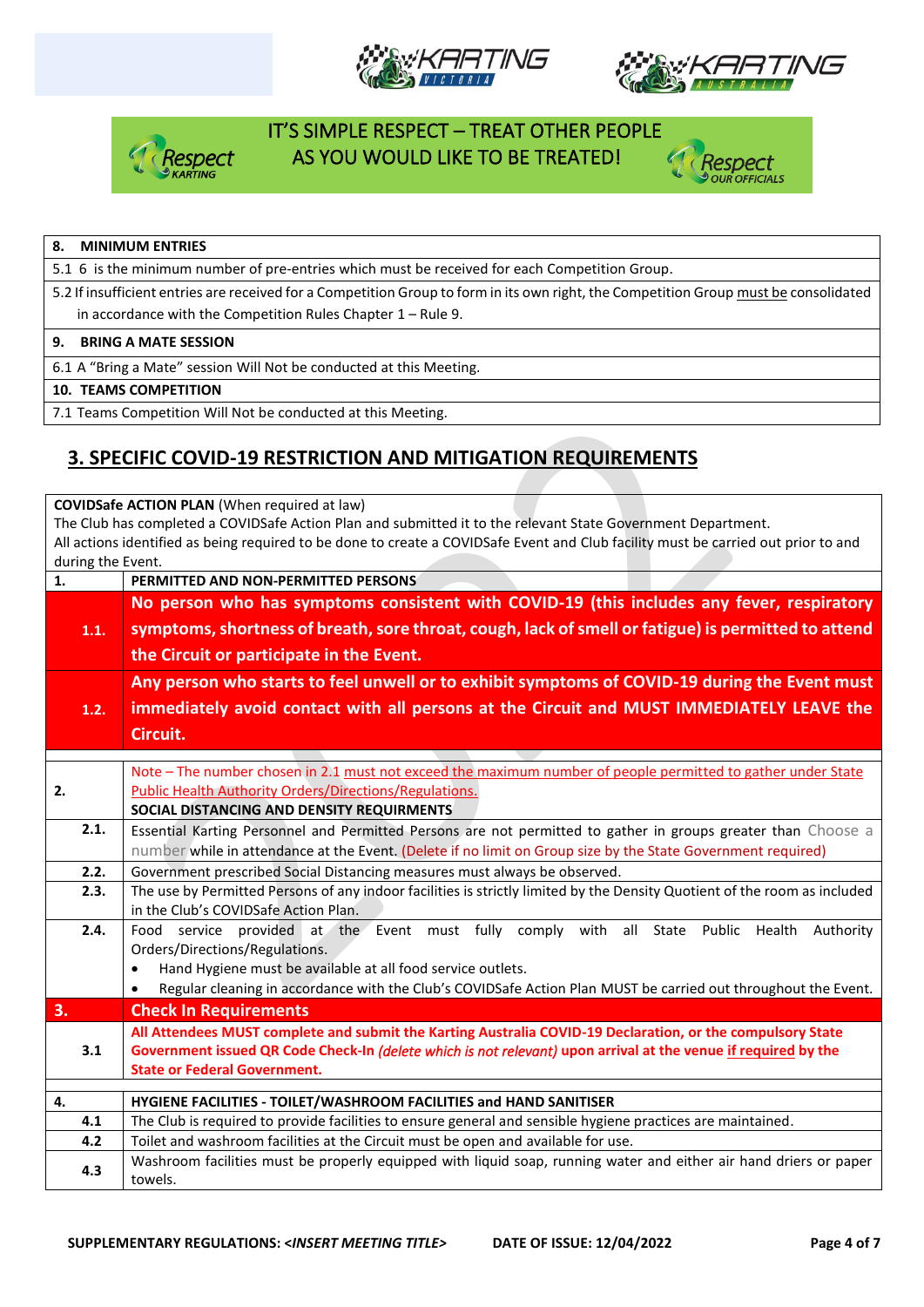







|     | The toilets and washroom facilities must be cleaned at least once during the day or as otherwise required in          |
|-----|-----------------------------------------------------------------------------------------------------------------------|
|     | accordance with the Club's COVIDSafe Action Plan                                                                      |
|     | It is strongly recommended that Essential Karting Personnel and Permitted Persons bring their own supply of hand      |
| 4.4 | sanitiser for use in accordance with government recommendations in addition to hand sanitiser that is supplied by the |
|     | Club.                                                                                                                 |

## **4. COMPETITION**

| 1.                     | <b>FORMAT OF RACING - CLUB COMPETITION GROUPS</b>                                                                   |                                                                                                     |              |    |                                                                                                                                                                                                      |    |  |  |
|------------------------|---------------------------------------------------------------------------------------------------------------------|-----------------------------------------------------------------------------------------------------|--------------|----|------------------------------------------------------------------------------------------------------------------------------------------------------------------------------------------------------|----|--|--|
| 1.1                    | <b>Practice</b>                                                                                                     | 3 Practice session/s of 5 minutes will be held.                                                     |              |    |                                                                                                                                                                                                      |    |  |  |
| 1.2                    | Qualifying                                                                                                          | There will be no Qualifying                                                                         |              |    |                                                                                                                                                                                                      |    |  |  |
|                        |                                                                                                                     | If Timed Qualifying occurs (Order of Karts on the grid must be random - no high/low numbers)        |              |    |                                                                                                                                                                                                      |    |  |  |
| 1.3                    | <b>Heats &amp; Final</b>                                                                                            |                                                                                                     |              |    | The system of gridding will be in accordance with State Regulations - Club Competition Format 18                                                                                                     |    |  |  |
| <b>DISTANCES</b><br>2. |                                                                                                                     |                                                                                                     |              |    |                                                                                                                                                                                                      |    |  |  |
| Heat 1                 |                                                                                                                     | 10                                                                                                  | Heat 2       | 10 | Heat 3                                                                                                                                                                                               | 10 |  |  |
|                        |                                                                                                                     |                                                                                                     | <b>Final</b> | 12 |                                                                                                                                                                                                      |    |  |  |
| З.                     | <b>ACCESS TO CIRCUIT</b>                                                                                            |                                                                                                     |              |    |                                                                                                                                                                                                      |    |  |  |
| 3.1                    |                                                                                                                     | Competitors will be permitted to enter the Circuit from 7.00am on 1/5/2022                          |              |    |                                                                                                                                                                                                      |    |  |  |
| 4.                     | <b>DRIVERS BRIEFING</b>                                                                                             |                                                                                                     |              |    |                                                                                                                                                                                                      |    |  |  |
| 4.1                    | Drivers Briefing notes will be advised in an electronic format OR over the PA system to all Competitors. Any        |                                                                                                     |              |    |                                                                                                                                                                                                      |    |  |  |
| 5.                     | questions should be directed to the Chief Steward prior to the start of Competition.<br><b>SCRUTINEERING</b>        |                                                                                                     |              |    |                                                                                                                                                                                                      |    |  |  |
|                        |                                                                                                                     |                                                                                                     |              |    |                                                                                                                                                                                                      |    |  |  |
|                        | All Competitors will be required to complete an electronic Scrutineering Form (Insert the link to the Scrutineering |                                                                                                     |              |    |                                                                                                                                                                                                      |    |  |  |
| 5.1                    | Form provided by KA) via a URL provided to them by the Host Club. Form is to be received prior to close of entries  |                                                                                                     |              |    |                                                                                                                                                                                                      |    |  |  |
|                        | and filled out correctly with transponder number                                                                    |                                                                                                     |              |    |                                                                                                                                                                                                      |    |  |  |
| 5.2                    |                                                                                                                     | This form will be submitted to the Race Secretary in an electronic format.                          |              |    |                                                                                                                                                                                                      |    |  |  |
| 5.3                    |                                                                                                                     | Scrutineering Stickers will be available for collection from Steward Room between 8.00am and 9.00am |              |    |                                                                                                                                                                                                      |    |  |  |
| <b>FUEL</b><br>6.      |                                                                                                                     |                                                                                                     |              |    |                                                                                                                                                                                                      |    |  |  |
| 6.1                    |                                                                                                                     | PULP and E10 PULP are the only fuels permitted to be used at this Meeting.                          |              |    |                                                                                                                                                                                                      |    |  |  |
| 6.2                    |                                                                                                                     | Control Fuel Will Not be used at this Meeting.                                                      |              |    |                                                                                                                                                                                                      |    |  |  |
| 6.3                    |                                                                                                                     |                                                                                                     |              |    |                                                                                                                                                                                                      |    |  |  |
| a)                     |                                                                                                                     | <insert brand="" fuel=""> fuel for use at this Meeting must be purchased from:</insert>             |              |    |                                                                                                                                                                                                      |    |  |  |
| b)                     |                                                                                                                     |                                                                                                     |              |    | <lnsert details="" of="" service="" station="" the=""> <lnsert address="" of="" service="" station="" the=""> <lnsert bowser="" numbers="" pump="" th="" to<=""><th></th></lnsert></lnsert></lnsert> |    |  |  |
|                        | be used at the Service Station if applicable>                                                                       |                                                                                                     |              |    |                                                                                                                                                                                                      |    |  |  |
| c)                     |                                                                                                                     |                                                                                                     |              |    | Proof of purchase of the fuel must be retained and produced to the Chief Scrutineer or Fuel Tester if required.                                                                                      |    |  |  |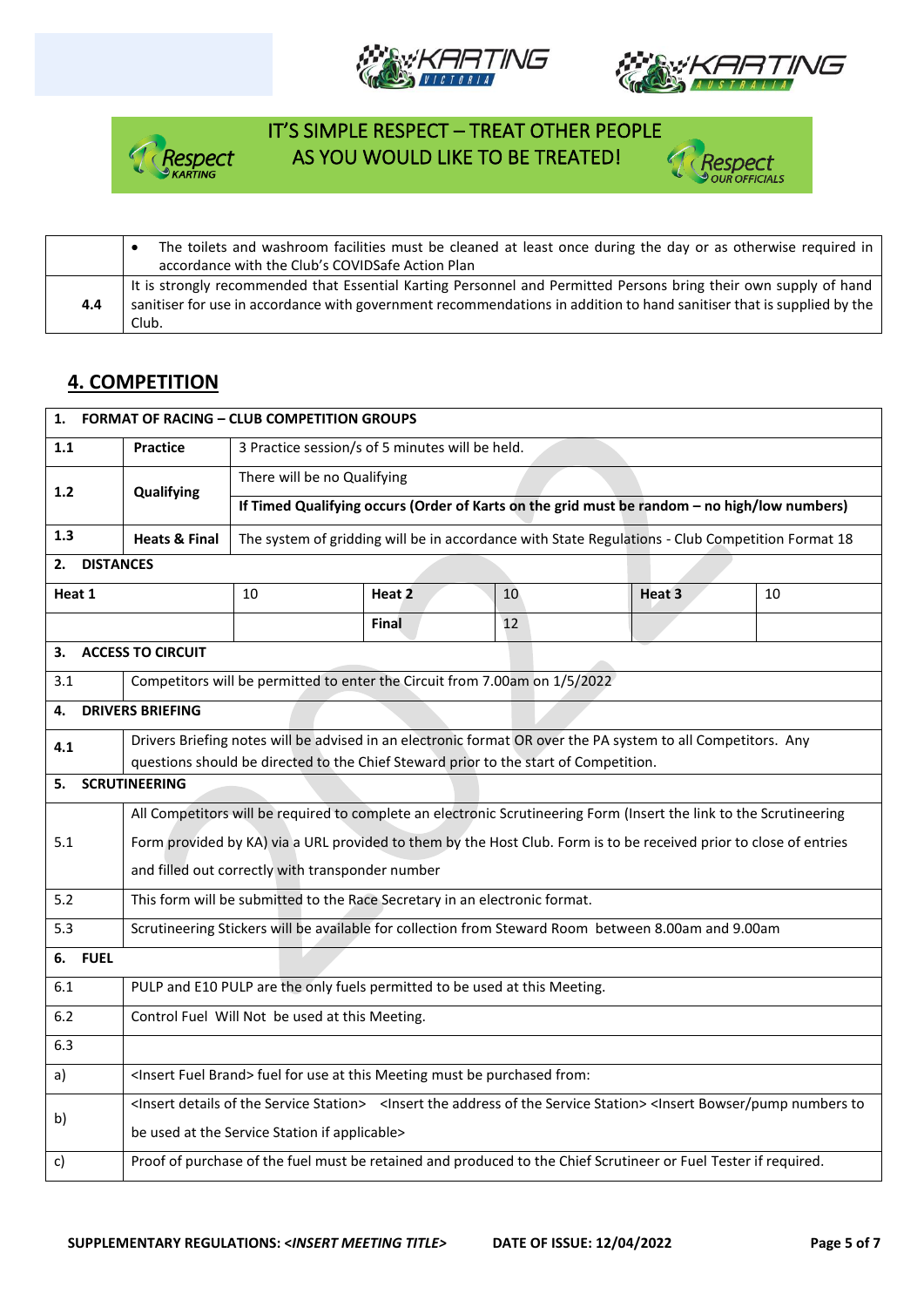







| <b>TIMETABLE</b><br>7. |                                                                                                                   |                 |  |  |  |
|------------------------|-------------------------------------------------------------------------------------------------------------------|-----------------|--|--|--|
| 7.1                    | Sunday and 1/05/2022                                                                                              |                 |  |  |  |
|                        | <b>TIME</b>                                                                                                       | <b>ACTIVITY</b> |  |  |  |
| a)                     | 7.00am                                                                                                            | Gates open      |  |  |  |
| b)                     | 8.00am                                                                                                            | Canteen opens   |  |  |  |
| c)                     | 8.00am                                                                                                            | Practice        |  |  |  |
| $\mathsf{d}$           | 9.00am                                                                                                            | Drives briefing |  |  |  |
| e)                     | After drivers briefing                                                                                            | Racing          |  |  |  |
| 8.                     | <b>TROPHIES AND PRIZES</b>                                                                                        |                 |  |  |  |
| 8.1                    | Trophies for podium positions. Race format 18. See state sporting regs                                            |                 |  |  |  |
| 8.2                    | There will be a gathering for a Presentation of Trophies and Prizes at the end of CompetitioOn in accordance with |                 |  |  |  |
|                        | <b>Government Restrictions</b>                                                                                    |                 |  |  |  |

### **4. CIRCUIT SPECIFIC REQUIREMENTS**

| 1.   | <b>PADDOCK ALLOCATION</b>                                                                                                                                                             |  |  |  |
|------|---------------------------------------------------------------------------------------------------------------------------------------------------------------------------------------|--|--|--|
|      | Paddock allocation Will Not will occur for the Meeting, please use common sense.                                                                                                      |  |  |  |
| 2.   | <b>MEDICAL SERVICES</b>                                                                                                                                                               |  |  |  |
| 2.1. | Any Medical assistance that is required outside of the operating hours when Kart's are not on the Race Track please<br>contact 000. The address to give to the Emergency Services is: |  |  |  |
|      | "Your Specific Location"                                                                                                                                                              |  |  |  |
|      | Goulburn Valley Kart Club                                                                                                                                                             |  |  |  |
|      | Katamatite Nathalia Road Numurkah                                                                                                                                                     |  |  |  |
| 3.   | <b>KART RETRIEVAL</b>                                                                                                                                                                 |  |  |  |
| 3.1. | Pit Crew with trolleys Will Not be given access to the Circuit during Qualifying and Racing.                                                                                          |  |  |  |
| 3.2. | Retrieval of Karts is at the discretion of the Clerk of the Course, high vis vests will not be supplied                                                                               |  |  |  |
| 3.3. | Pit Crew must only enter the Circuit when permitted by the Grid Marshal or the Clerk of the Course and then only if<br>wearing a HIGH VISIBILITY SAFETY VEST on the upper torso.      |  |  |  |
| 3.4. | Karts can be retrieved via closest gate                                                                                                                                               |  |  |  |
| 4.   | <b>ADDITIONAL VENUE REQUIREMENTS</b>                                                                                                                                                  |  |  |  |
| 4.1. | Subject to any applicable laws which may govern the access of animals, including but not limited to guide dogs, no<br>animals are allowed anywhere within the facility.               |  |  |  |
| 4.2. | No dumping of Fuel or Tyres, please make your own arrangements.                                                                                                                       |  |  |  |
| 4.3. | No unlicenced driving of motor vehicles permitted at the Circuit.                                                                                                                     |  |  |  |